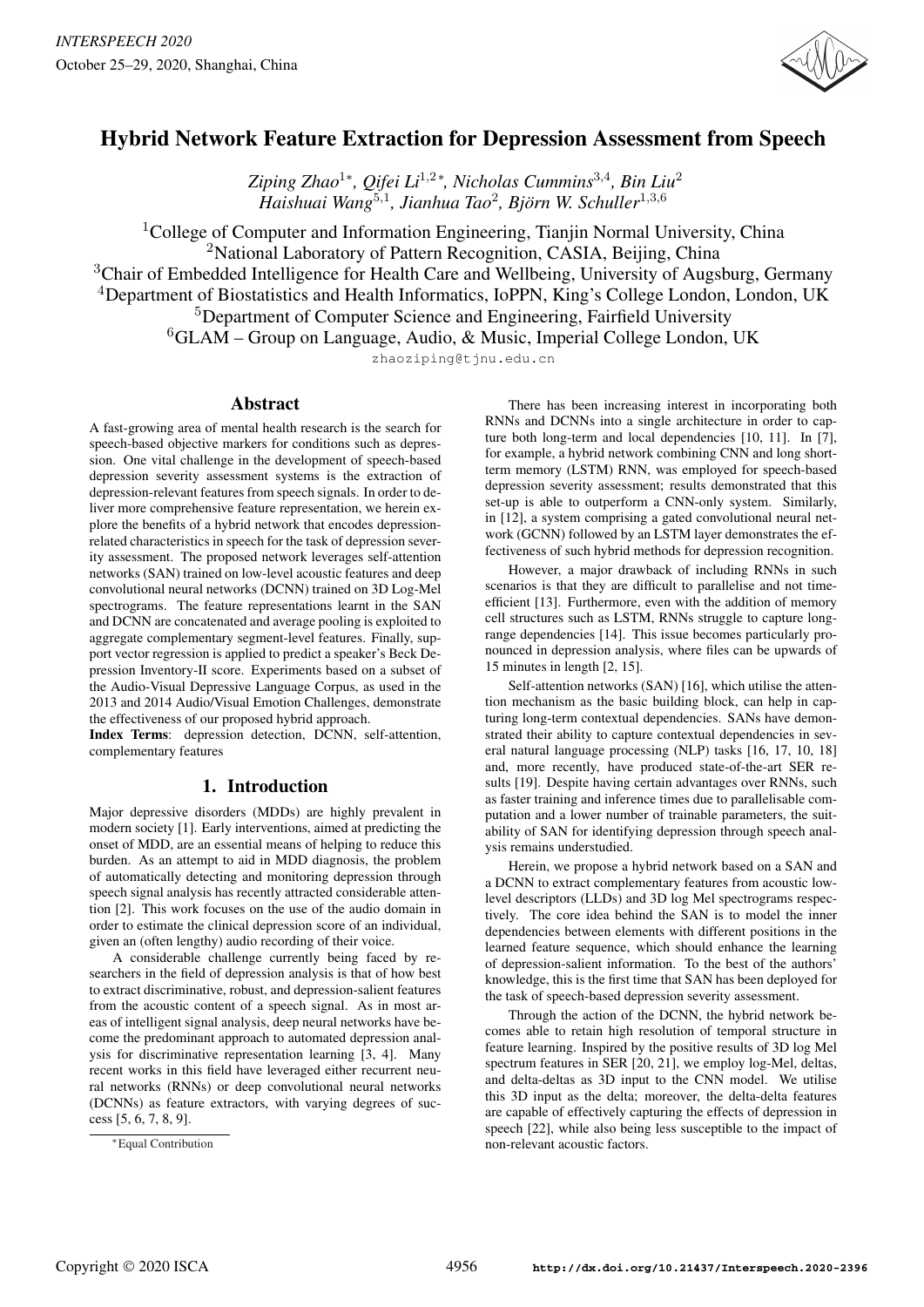Our two main contributions can be summarised as follows: i) We propose a hybrid network that combines self-attention networks with DCNN to produce discriminative representation for depression analysis from speech; ii) We conduct extensive experiments that demonstrate the effectiveness of this approach.

## 2. Proposed Method

Our proposed hybrid model consists of three components (Figure 1). The first is the *SAN model*, trained on low-level acoustic features; the second is the *DCNN model*, which we train to capture the spatial information from 3D log-Mel spectrograms; the third component is the *depression severity prediction module*, in which average pooling is applied to aggregate complementary features into utterance-level features, which are in turn utilised as the input of a support vector regressor (SVR) to predict the depression score (Figure 2). The remainder of this section covers two key aspects of our model, namely the SAN model (Section 2.1) and the generation of the 3D log-Mel spectrograms (Section 2.2).

#### 2.1. Self-attention network

Self-attention is an attention technique based on an encoderdecoder structure that does not employ any form of recurrence. Instead, it uses weighted correlations between the elements of the input sequence [16]. In this paradigm, the encoder maps an input sequence into several attention matrices, while the decoder uses these matrices to generate a new output token. The *Transformer*, the model that uses *self-attention*, has been demonstrated to achieve state-of-the-art performance in several NLP tasks, with a computing cost that is one or two orders of magnitude (depending on the size of the model) lower than that of conventional RNNs [17, 10, 18]. Note that this section focuses only on the implementation of the encoder, as a decoder is not required in our proposed hybrid network.

Self-attention calculates queries, keys (properties of the input) and values (the output) for the frames in a given hidden sequence  $H$  through linear transformation of the input sequence  $X$ , as follows:

$$
Q = W_q X; K = W_k X; V = W_v X,
$$
 (1)

where the matrices  $Q, K, V$  denote the set of queries, keys and values of an input/output sequence, while  $W_q$ ,  $W_k$ ,  $W_v$  represent the learnt linear operations. A scaled dot-product operation is performed on the query and key to obtain the similarity weights, which are then normalised by the softmax function. The attention matrix is calculated as follows:

$$
Z = softmax(\frac{QK^T}{\sqrt{d_k}})V,
$$
\n(2)

where  $d_k$  is a scaling factor, set as the dimensionality of K.

The Z is the attention matrix  $(N \times d_k)$ , where N is the number of elements in the input sequence. In order to obtain one-dimensional feature representations  $\{s_1, s_2, ..., s_{d_k}\},$  we perform an additional operation in the last self-attention block: i. e., the  $SA1$  of Figure 1 and  $s_i$  can be calculated as follows:

$$
s_j = \frac{\sum_{i=1}^{N} Z_{i,j}}{N}; j = 1, 2, ..., d_k.
$$
 (3)

Compared to multi-head attention, the advantages of singlehead self-attention are its lower memory usage and fewer hyperparameters [23]. Accordingly, in this work, we apply two separated single-head self-attention blocks rather than a two-head self-attention model.

### 2.2. 3D Log-Mels Spectrogram Generation

In recent years, applying CNN to capture information in the spectrograms for depression detection purposes has achieved excellent performance [9, 24]. However, static spectrograms can contain personalised information about the speaker, which can negatively influence the performance of depression detection from speech [21, 22]. Inspired by the successful use of 3D log-Mel spectrograms in SER [20], our hybrid system also uses log-Mels, together with deltas and delta-deltas, as the input to the DCNN.

First, we split raw speech signal into short frames with Hamming windows of 25ms and a 10ms shift. The power spectrum for each frame is then calculated and passed through the Mel-filter bank i to produce output  $p_i$ . A logarithmic operation is then conducted on  $p_i$  to obtain the log-mels spectrogram  $m_i$ . Finally, we calculate the  $m_i^d$  feature, which is the deltas of  $m_i$ via formula (4), while the value of  $N$  is set to 3. Similarly, the delta-deltas features  $m_i^{dd}$  are calculated by taking the derivative of the deltas, as shown in Equation (5).

$$
m_i^d = \frac{\sum_{n=1}^{N} n(m_{i+n} - m_{i-n})}{2 \sum_{n=1}^{N} n^2}
$$
 (4)

$$
m_i^{dd} = \frac{\sum_{n=1}^{N} n(m_{i+n}^d - m_{i-n}^d)}{2\sum_{n=1}^{N} n^2}
$$
 (5)

After completing the above calculations, we obtain a threedimensional feature representation  $X \in R^{t \times f \times c}$  as the input of the DCNN model, where  $t$  denotes the length of frame, while f for the number of Mel-filter banks. In our work,  $f$  is set to 80, and c is 3, representing the static, deltas and delta-deltas log-mels spectrogram respectively.

## 3. Experiments and Results

To demonstrate the effectiveness of the proposed methods, we performed a set of experiments on the AVEC 2013 [25] and AVEC 2014 [26] depression databases reported next.

## 3.1. Experimental Corpus

The AVEC 2013 depression dataset includes 340 video recordings of 292 subjects performing human-computer interaction tasks while being recorded by audio-visual sensors. The average subject age is 31.5 years with a range of 18 to 63 years. The length of each recording varies from 20 to 50 minutes, with an average duration of 25 minutes per recording. The total duration of all recordings is 240 hours. The 16-bit audio was recorded at a sampling rate of 41KHz. More detailed information regarding the AVEC 2013 depression corpus is presented in Table 1.

We also use the AVEC 2014 depression database for our evaluation, which is a subset of the AVEC 2013 depression corpus. This subset comprises 150 videos of task-oriented depression data recorded in a human-computer interaction scenario. The total number of subjects is 84, ranging from 18 to 63 years in age.

The level of depression in the AVEC 2013 and AVEC 2014 depression datasets is labelled with a single value per recording using a standardised self-assessed subjective depression questionnaire, the Beck Depression Inventory-II (BDI-II) [27], within the range [0, 63]. As BDI-II value prediction is a regression task, the accuracy metric for the challenge is the *Root Mean Square Error* (RMSE) and *Mean Absolute Error* (MAE).

#### 3.2. Features

In this paper, we use 3D log-mels spectrogram as the input of DCNN and LLDs for the self-attention network. The 3D feature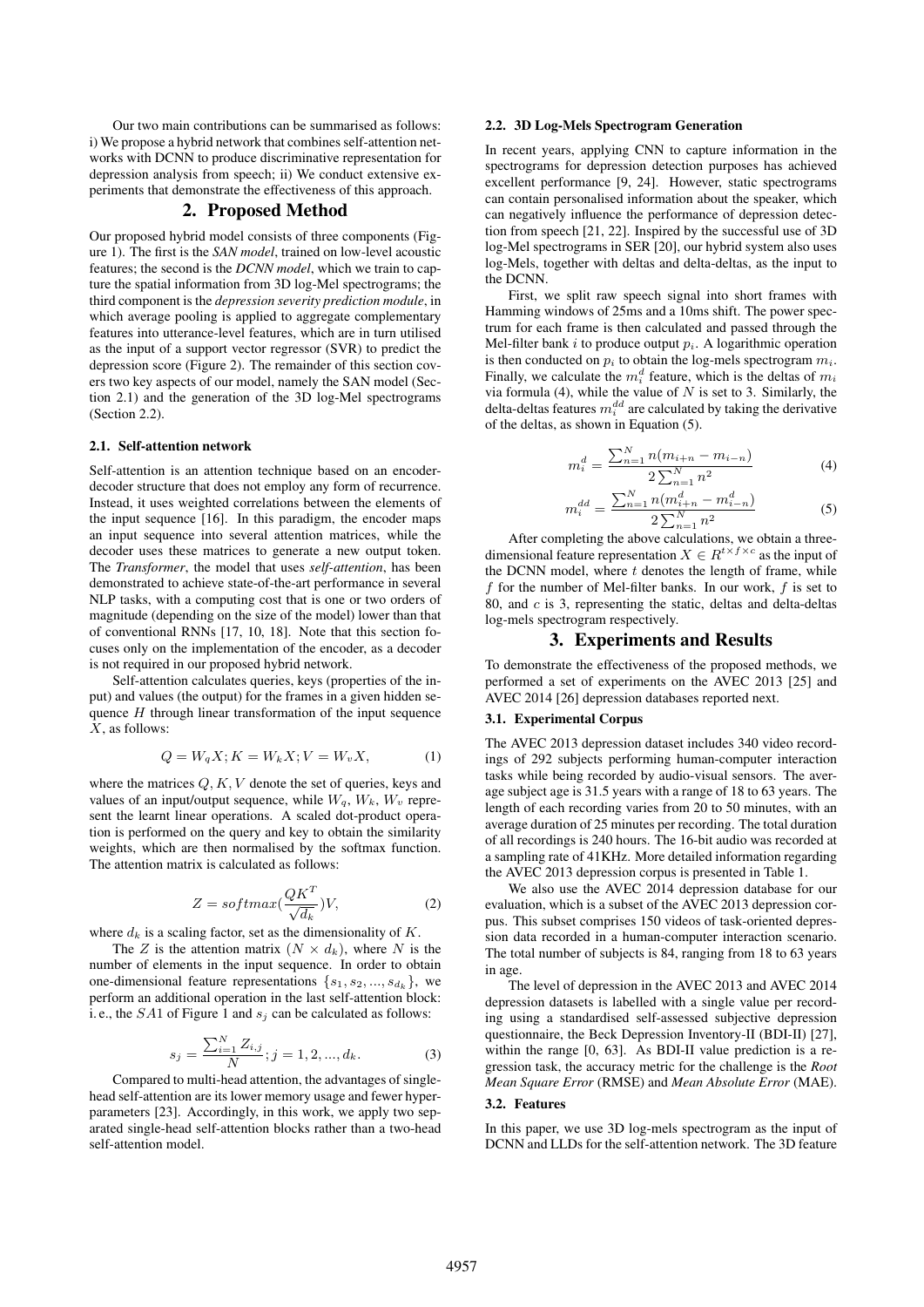

Figure 1: *Frame of the proposed hybrid network for extracting segment-level complementary features. SA and FC provide the selfattention and the fully connected layer respectively.*



Figure 2: *The process of aggregating features and detecting depression levels.*

(the static, deltas and delta-deltas of the log-Mel spectrum from 40 filterbanks) is normalised by the global mean and the standard deviation and then fed into the DCNN model. Meanwhile, as a commonly used feature set for the task of speech emotion recognition, the *extended Geneva Minimalistic Acoustic Parameter Set* (eGeMAPS) [28] is extracted using the openSMILE toolkit [29] with a window size of 25 ms and a 10 ms stride, then fed into the self-attention network.

#### 3.3. Model Parameters

As shown in Fig. 1, there are two key components in our proposed hybrid network, namely the DCNN and the self-attention model. For the DCNN model, there are 32 kernels in the first CNN layer and 64 kernels in the second CNN layer. All of these kernel sizes are  $3 \times 3$  and the padding mode is valid. After each CNN layer, there is a max pooling layer with a size of  $2 \times 2$ . The number of neurons in the two fully connected layers is 1024. For the self-attention model, there are 512 neurons in each fully connected layer. Moreover, after every CNN layer and self-attention module, there is a batch normalization layer

Table 1: *Summary of AVEC 2013 Depression Corpus.*

|             | Partition Number <sup>a</sup> | $Max^b$ | Min <sup>c</sup>                                      |                                                                             | Average <sup>d</sup> Score Range |
|-------------|-------------------------------|---------|-------------------------------------------------------|-----------------------------------------------------------------------------|----------------------------------|
| Train       | 50                            |         | $27\text{min}20s$ 8 $\text{min}5s$ 14 $\text{min}20s$ |                                                                             | $0 - 44$                         |
| Dev.        | 50.                           |         | 23min55s 14min20s 14min20s                            |                                                                             | $0 - 45$                         |
| <b>Test</b> | 50.                           |         |                                                       | $23\text{min}57\text{s}$ 5 $\text{min}15\text{s}$ 15 $\text{min}57\text{s}$ | N/A                              |

 $\frac{a}{b}$ . Number denotes the number of files.

Max denotes maximum length.

Min denotes minimum length.

Average denotes average length.

and  $relu$  activation function. The  $FC1$  and  $FC3$  are followed by a dropout layer in which the dropout rate is 0.5.

Note that these two components are trained separately and the objective functions are both RMSE. When the training of these two components is complete, the outputs of  $FC2$  and  $FC4$  are concatenated to create the segment-level complementary features.

Due to the smaller size of the available corpora, we also use a augmentation method that sets a window with a size of 500 frames and 50 % overlap to divide the raw speech in the training set into segment-level speech in this work.

#### 3.4. Results and Discussion

In this section, we present the experimental results of different pooling strategies, then compare the performance of our method with that of previous work.

#### *3.4.1. Performance comparison of different pooling strategies*

Firstly, a comparison of the results of the two pooling strategies (i. e.average-pooling and max-pooling) on the test set of AVEC 2013 and AVEC 2014 is presented in Table 2 and Table 3 in terms of RMSE and MAE. We can observe that our proposed hybrid network consistently achieves the best performance with average-pooling on both datasets. Moreover, the performances of SAN on both datasets are better than that of the Bidirectional LSTM RNN (BLSTM)-based approach, regardless of which kind of pooling strategy was used in our hybrid model. This re-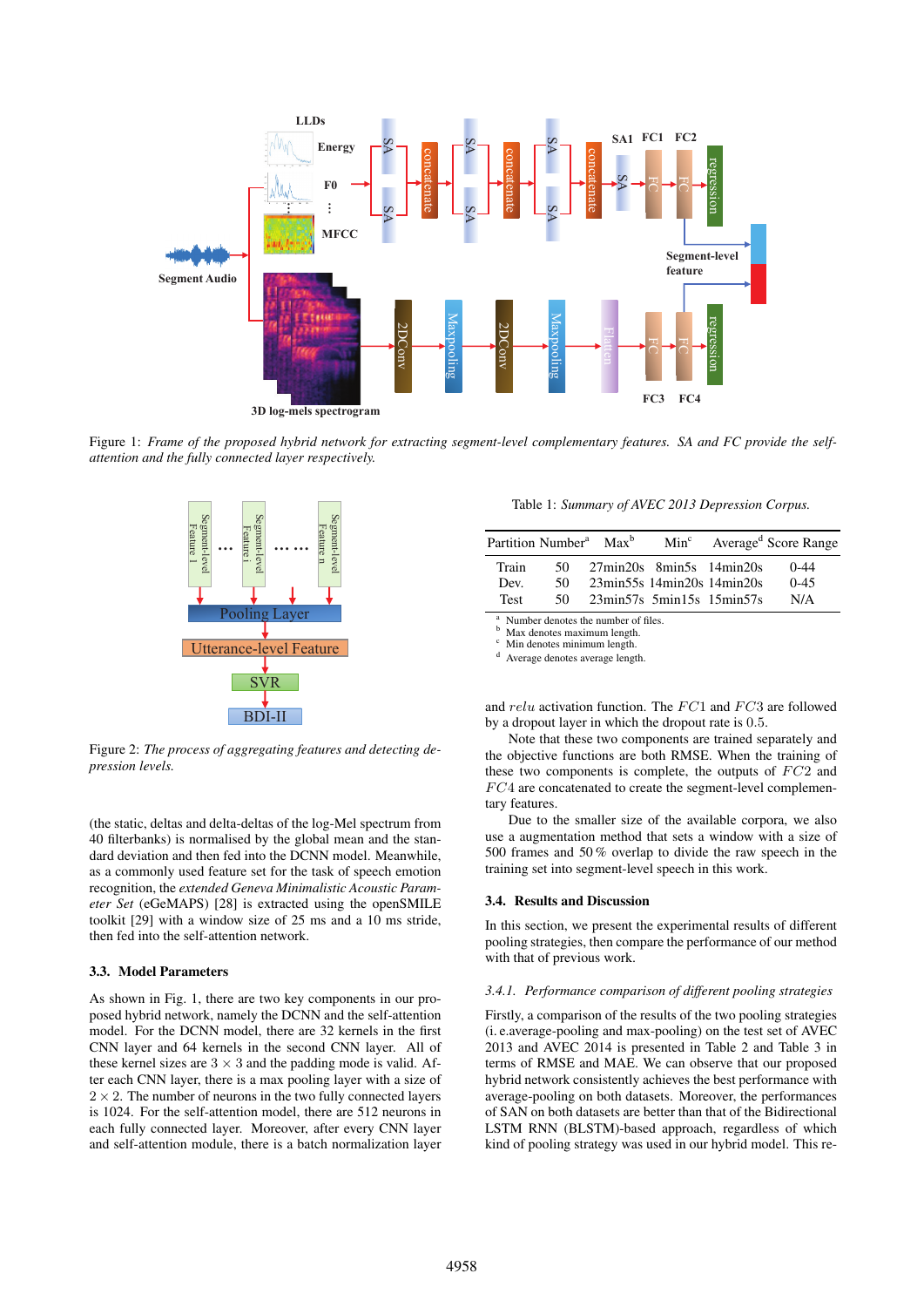Table 2: *Performance comparison of different pooling strategies on the test set of AVEC 2013.*

| Method            | Average-pooling |      | Max-pooling |      |
|-------------------|-----------------|------|-------------|------|
|                   | <b>RMSE</b>     | MAE  | <b>RMSE</b> | MAE  |
| <b>BLSTM</b>      | 10.64           | 8.22 | 10.94       | 8.43 |
| <b>DCNN</b>       | 10.30           | 7.83 | 10.90       | 8.76 |
| <b>BLSTM-DCNN</b> | 10.41           | 8.14 | 10.90       | 8.74 |
| <b>SAN</b>        | 9.85            | 7.55 | 10.28       | 8.08 |
| Proposed method   | 9.65            | 7.38 | 10.82       | 8.65 |

Table 3: *Performance comparison of different pooling strategies on the test set of AVEC 2014.*

| Method            | Average-pooling |      | Max-pooling |      |
|-------------------|-----------------|------|-------------|------|
|                   | <b>RMSE</b>     | MAE  | <b>RMSE</b> | MAE  |
| <b>BLSTM</b>      | 10.45           | 8.41 | 10.69       | 8.67 |
| <b>DCNN</b>       | 10.28           | 8.45 | 10.73       | 8.91 |
| <b>BLSTM-DCNN</b> | 10.18           | 8.33 | 10.71       | 8.81 |
| <b>SAN</b>        | 9.87            | 8.14 | 10.54       | 8.62 |
| Proposed method   | 9.57            | 7.94 | 10.63       | 8.77 |

sult supports our hypothesis that SAN can be more helpful than the BLTM RNN model in depression analysis. Furthermore, it has been demonstrated that the combination of DCNN and SAN features outperforms each feature taken separately when average-pooling was employed in our hybrid model. This observation demonstrates the effectiveness of our proposed model when applied to the task of speech-based depression analysis.

Considered as a whole, the performance of average-pooling is obviously better than that of max-pooling. However, the experimental results of our proposed model are slightly lower than those of SAN when max-pooling was used to aggregate the segment-level complementary features. The main reason for this is that the maximum value of the segment-level features are unable to fully and explicitly represent the segment-level information. Thus, the average-pooling strategy, which performs well at modeling the relationship between segment-level features and utterance-level features, is more suitable for the task of speech-based depression detection.

#### *3.4.2. Performance comparison with other models*

The effectiveness of our hybrid framework can be highlighted through comparison with other key results obtained on the AVEC 2013 and AVEC 2014 depression corpora in the literature (Table 4 and Table 5). It can be observed that the best MAE (7.38) and RMSE (9.65) on the AVEC 2013 test set, as well as the best MAE (7.94) and RMSE (9.57) on the AVEC 2014 test set, were achieved by our proposed hybrid network.

Furthermore, we observed that, for the test sets of both the AVEC 2013 and AVEC 2014 depression corpora, our proposed model outperforms the AVEC 2013 or AVEC 2014 audio baseline. Moreover, as shown in Table 2 and Table 3, although the performance of the BLSTM, DCNN, SAN and BLSTM-DCNN models is inferior to that of the proposed hybrid model, it still surpasses that of the AVEC 2013 or AVEC 2014 audio baseline and the multi-modal work proposed in [30, 31] in terms of RMSE and MAE. Meanwhile, our best results are superior even to those obtained by the AVEC 2014 Audio-Video baseline [26]

#### for RMSE.

| Table 4: Performance comparison between the proposed model |  |
|------------------------------------------------------------|--|
| and other models on the test set of AVEC 2013.             |  |

| Methods                       | <b>RMSE</b> | <b>MAE</b> |
|-------------------------------|-------------|------------|
| AVEC 2013 Audio Baseline [25] | 14.12       | 10.35      |
| PLS regression [30]*          | 10.96       | 8.72       |
| <b>DCNN</b> [9]               | 10.00       | 8.20       |
| CNN-LSTM-SVR [7]              | 9.79        | 7.48       |
| Proposed method               | 9.65        | 7.38       |

\* Indicates a multimodal system was utilised.

Table 5: *Performance comparison between the proposed model and other models on the test set of AVEC 2014.*

| Methods                                  | <b>RMSE</b> | MAE.  |
|------------------------------------------|-------------|-------|
| AVEC 2014 Audio Baseline [26]            | 12.56       | 10.03 |
| AVEC 2014 Audio-Video Baseline [26]      | 9.89        | 7.89  |
| Fisher Vector Encoding [31] <sup>*</sup> | 10.25       | 8.40  |
| <b>DCNN</b> [9]                          | 9.99        | 8.19  |
| CNN-LSTM-SVR [7]                         | 9.66        | 8.02  |
| Proposed method                          | 9.57        | 7.94  |

\* Indicates a multimodal system was utilised.

Among all the works compared here, the study that most closely resembles our proposed model was presented by Niu et al. [7]. In their work, a hybrid model similar to our method was also proposed for the task of speech-based depression analysis. However, these authors only used the Mel Frequency Cepstrum Coefficient (MFCC) as the input to the hybrid network, which may have resulted in a lot of valuable information contained in the speech signal being missed.

#### 4. Conclusions

In this work, we presented a novel hybrid network, which combines DCNN and self-attention networks, for the task of depression severity detection. This approach is highly suitable for speech-based depression detection, as it uses a hybrid framework capable of taking advantage of DCNN and SAN. Experimental results achieved on the AVEC 2013 and AVEC 2014 depression datasets verified the suitability of this approach and demonstrate that self-attention is a better building block compared to recurrence when conducting depression analysis from speech. Future work will explore the effectiveness of proposed hybrid network in other speech-related tasks.

## 5. Acknowledgements

The work presented in this paper was substantially supported by the Key Program of the National Natural Science Foundation of China (Grant No. 61831022), the National Natural Science Foundation of China (Grant No. 61702370,61771472), the Key Program of the Natural Science Foundation of Tianjin (Grant No. 18JCZDJC36300), the technology plan of Tianjin (Grant No: 18ZXRHSY00100). This project also received funding from the Innovative Medicines Initiative 2 Joint Undertaking under grant agreement No. 115902, which receives support from the European Union's Horizon 2020 research and innovation program and EFPIA.